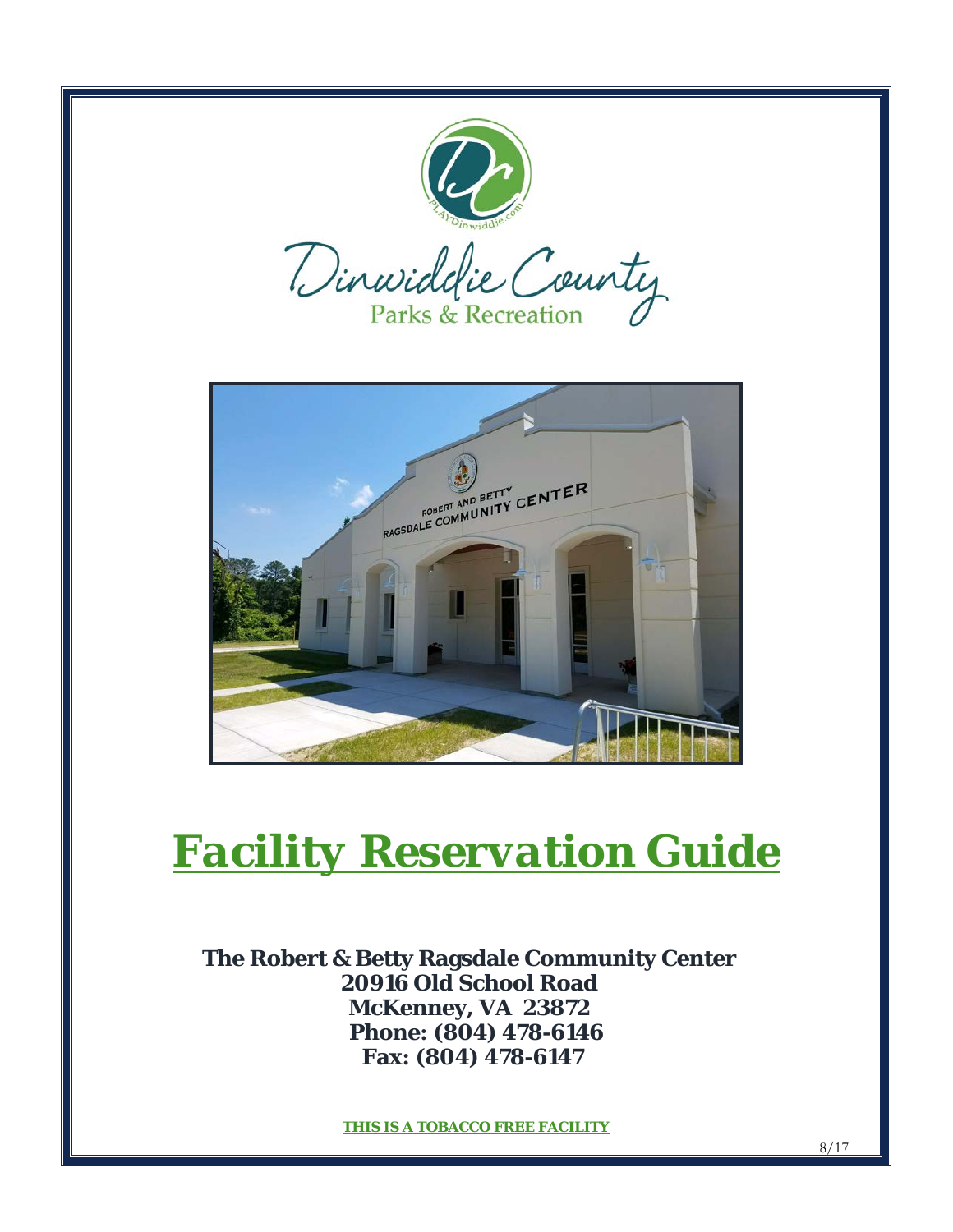# **Table of Contents**

| RESPONSIBILITIES FOR SUPERVISION OF GROUPS OR<br>ORGANIZATIONS COMPOSED OF PERSONS AGES 12 TO 20 4* |
|-----------------------------------------------------------------------------------------------------|
| POLICY GOVERNING USE OF<br>THE ROBERT & BETTY RAGSDALE COMMUNITY CENTER 5-8                         |
|                                                                                                     |
| -Reservation Fees<br>-Hours of Operation<br>-Room Capacities                                        |
| FINANCIAL CONTROL SHEET (For office use only) 11                                                    |
|                                                                                                     |
|                                                                                                     |
|                                                                                                     |
|                                                                                                     |

Items in the table of contents that have an asterisk (\*) next to them need to be signed by the applicant and submitted to the recreation staff at the time of reservation**.** The clean-up check list is signed at the conclusion of the event.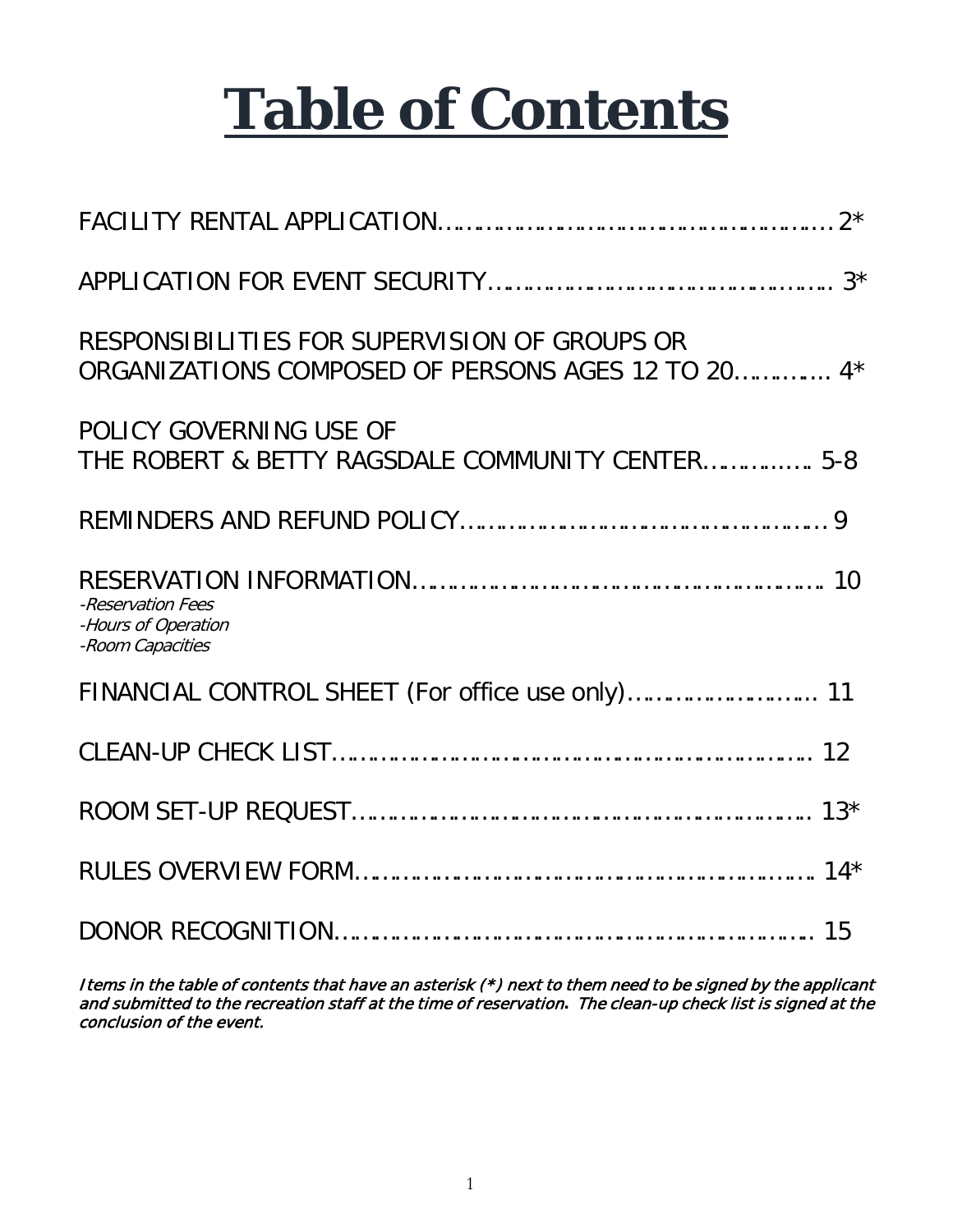



This FACILITY RENTAL APPLICATION must be completed and returned to the recreation staff on duty. The applicant must read the Policy Governing Use of the Robert and Betty Ragsdale Community Center included in this guide. The full rental payment must be submitted, with the \$100.00 damage deposit and this application at the time of rental. **Please make checks payable to Dinwiddie County**. All deposits will be returned except as explained in the Policy Governing Use of the Robert and Betty Ragsdale Community Center. All deposits will be processed by the Dinwiddie County Treasurer's Office. Applications are accepted no more than a year in advance and no less than thirty (30) days before the event. For additional information, please contact the Ragsdale Community Center Office at (804) 478-6146.

# **Applicant Information**

| <b>Program Information</b>                                                                                                                                                                                                                                                                       |  |                                |
|--------------------------------------------------------------------------------------------------------------------------------------------------------------------------------------------------------------------------------------------------------------------------------------------------|--|--------------------------------|
|                                                                                                                                                                                                                                                                                                  |  | Need Picnic Shelter □ Yes □ No |
| Is this an event for youth ages 12 to 20? $\Box$ Yes $\Box$ No (If yes, please complete Application for Event Security.)                                                                                                                                                                         |  |                                |
|                                                                                                                                                                                                                                                                                                  |  |                                |
|                                                                                                                                                                                                                                                                                                  |  |                                |
|                                                                                                                                                                                                                                                                                                  |  |                                |
| I have read and understand the terms and conditions for use of the facility. By signing this form, I agree, as the applicant, to abide by the terms<br>and conditions and understand that I will be held responsible and fiscally accountable for any damages occurring as a result of my event. |  |                                |
|                                                                                                                                                                                                                                                                                                  |  |                                |
| <b>Office Use Only</b> Date Application Received: _________________________                                                                                                                                                                                                                      |  | Copy of I.D. <b>□YES</b>       |
|                                                                                                                                                                                                                                                                                                  |  |                                |
|                                                                                                                                                                                                                                                                                                  |  |                                |
|                                                                                                                                                                                                                                                                                                  |  |                                |
|                                                                                                                                                                                                                                                                                                  |  |                                |

**Application is: Approved Denied**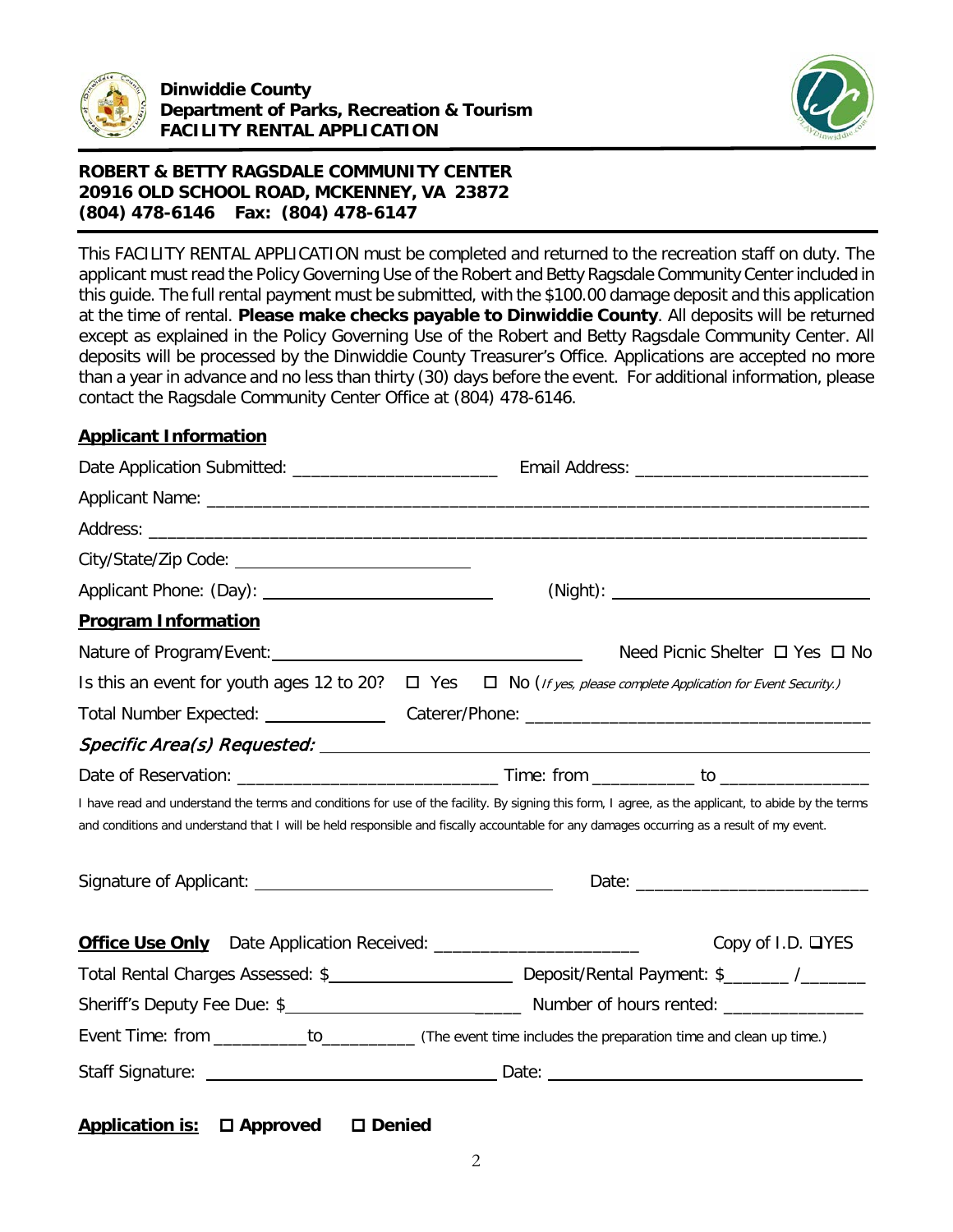



THIS APPLICATION FOR EVENT SECURITY must be completed and returned to the recreation staff on duty for any event at the Robert & Betty Ragsdale Community Center for groups or organizations composed of persons ages 12 to 20 and or when deemed necessary or required to ensure the proper facilitation of the event by the Dinwiddie County Parks, Recreation & Tourism Staff. The applicant must read the Policy Governing Use of the Robert & Betty Ragsdale Center included in this guide. Anyone signing this form must be at least 25 years of age and must accept full responsibility for the use of the Robert & Betty Ragsdale Community Center during the date and time agreed. **Please make checks payable to Dinwiddie County.** For additional information, please contact our office at (804) 478-6146.

## **Applicant Information**

| <b>Program/Event Information</b>                                                |  |  |  |  |
|---------------------------------------------------------------------------------|--|--|--|--|
|                                                                                 |  |  |  |  |
| Nature of Program/Event: Nature of Program/Event:                               |  |  |  |  |
| Is this an event for youth ages 12 to 20? $\Box$ Yes $\Box$ No                  |  |  |  |  |
| Total Number Expected: Specific Area(s) Requested: Specific Area (s) Requested: |  |  |  |  |

The application for event security should be completed when the facility rental application is completed. **Upon receipt of this application for security, the Dinwiddie County Parks, Recreation and Tourism Staff will make arrangements to obtain security from the Dinwiddie County Sheriff's Department, at the applicant's expense.** This application and payment for the security services must be submitted with the facility or picnic shelter rental application.

One uniformed Deputy currently employed by the Dinwiddie County Sheriff's Department will be provided for the event. The applicant is not permitted to provide his or her own security or hire personnel from any other security organization, agency, firm, or police department. The applicant must notify the recreation staff of cancellation of the event at least thirty (30) days before the event date. This must be done in writing, by mail or in person at the Robert and Betty Ragsdale Community Center. Failure by the applicant to notify the recreation staff of event cancellation where security services have been assigned without the required thirty (30) days' notice will be billed for two (2) hours of service. The Dinwiddie County Sheriff's Deputy Fee is \$35.00 per hour for a minimum of four (4) hours of service.

| <b>Office Use Only</b> | Date Application Received: Total Security Fees Assessed: \$                                                                                                                                                                    |
|------------------------|--------------------------------------------------------------------------------------------------------------------------------------------------------------------------------------------------------------------------------|
|                        | Din. Co. Sheriff's Deputy Assigned to Event: ___________________________________                                                                                                                                               |
|                        | Date: the contract of the contract of the contract of the contract of the contract of the contract of the contract of the contract of the contract of the contract of the contract of the contract of the contract of the cont |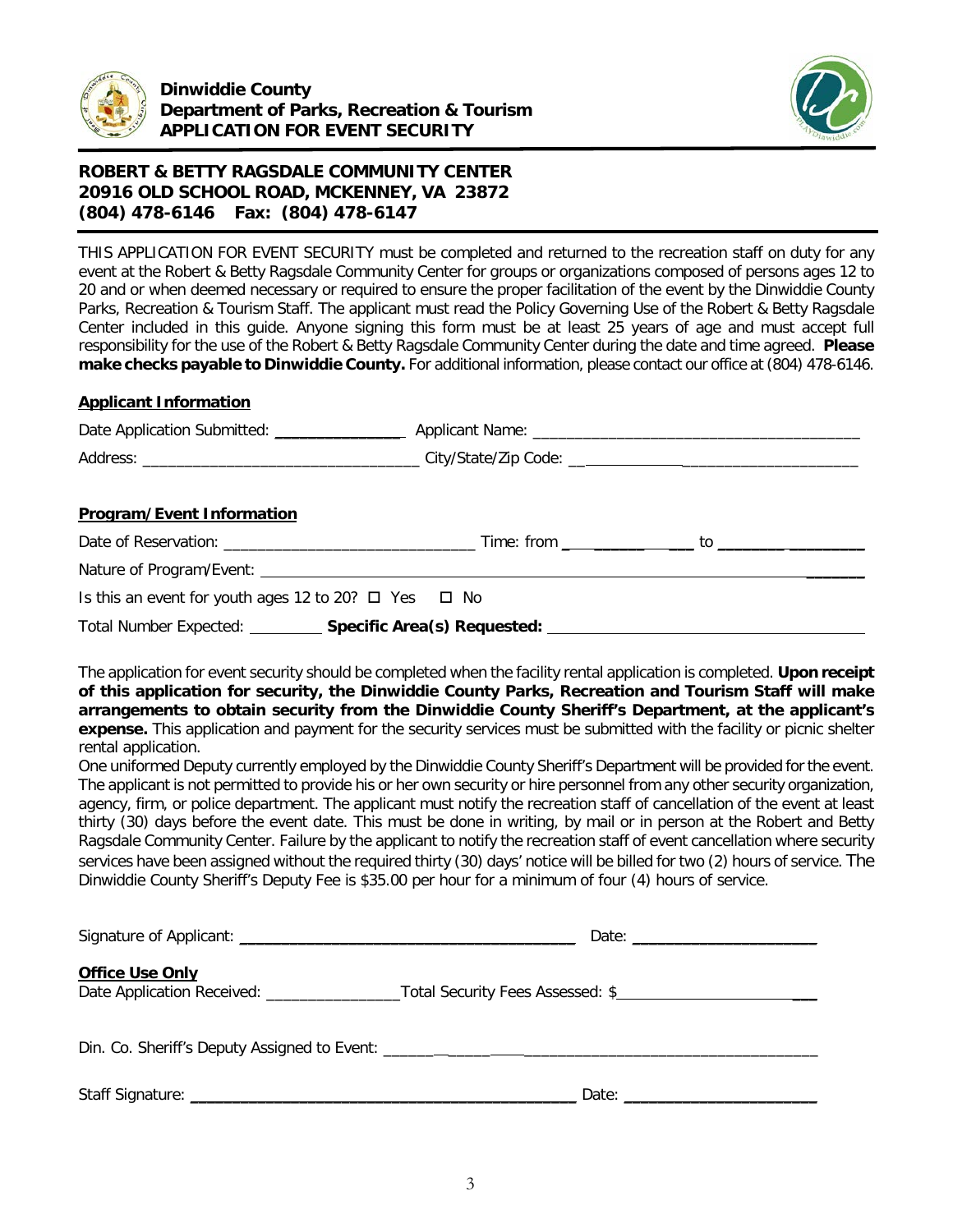

j



# **ROBERT & BETTY RAGSDALE COMMUNITY CENTER 20916 OLD SCHOOL ROAD, MCKENNEY, VA 23872 (804) 478-6146 Fax: (804) 478-6147**

- Ensure the ratio of adult chaperones being, two chaperones 25 years of age or older for every twenty-five (25) participants. Chaperones at the greeter's table shall not count as chaperones toward this required ratio.
- Ensure the adult chaperone(s) being on-site at all times.
- Ensure the number of guests does not exceed the maximum room occupancy for requested areas of use.
- Ensure an accurate Guest List being on-site throughout the rental and monitored by two adult chaperones age 25 years old or older. These two chaperones shall not count towards the required chaperone ratio. The Guest List must include each chaperone and participant attending the event and must be submitted on the day of the event.
- Ensure the appropriate and legitimate conduct and behavior of all guests.
- Chaperones must ensure that the participants are not gathering or loitering anywhere outside the facility including the parking lot.
- A greeter's table to check-in participants must be visible near the main entrance of the center and facilitated by two chaperones age 25 years old or older at all times. Chaperones at the greeter's table shall not count as chaperones toward the required ratio.
- Only those participants that are on the Guest List will be permitted to enter the Robert & Betty Ragsdale Community Center to attend the event.
- All lights will remain on in all areas of the facility for maximum visibility during events for participants ages 12 to 20.
- Cooperate with, and assist Dinwiddie County personnel to immediately terminate the event should the conduct or actions of guests or uninvited visitors pose risks of danger to citizen or staff safety, Dinwiddie County property, or well-being.
- The applicant must hire adequate security according to the provisions of the Application of Event Security for all events for participants ages 12 to 20. The Deputy will be in full uniform and at the event solely for the purpose of providing security and monitoring the entire event.

# I have read and accept the above responsibilities for supervision of groups or organizations composed of persons ages 12 to 20. I will ensure adherence.

|                   | Event Time: ____________ |  |  |
|-------------------|--------------------------|--|--|
|                   | Date:                    |  |  |
| Staff Signature:_ | Date:                    |  |  |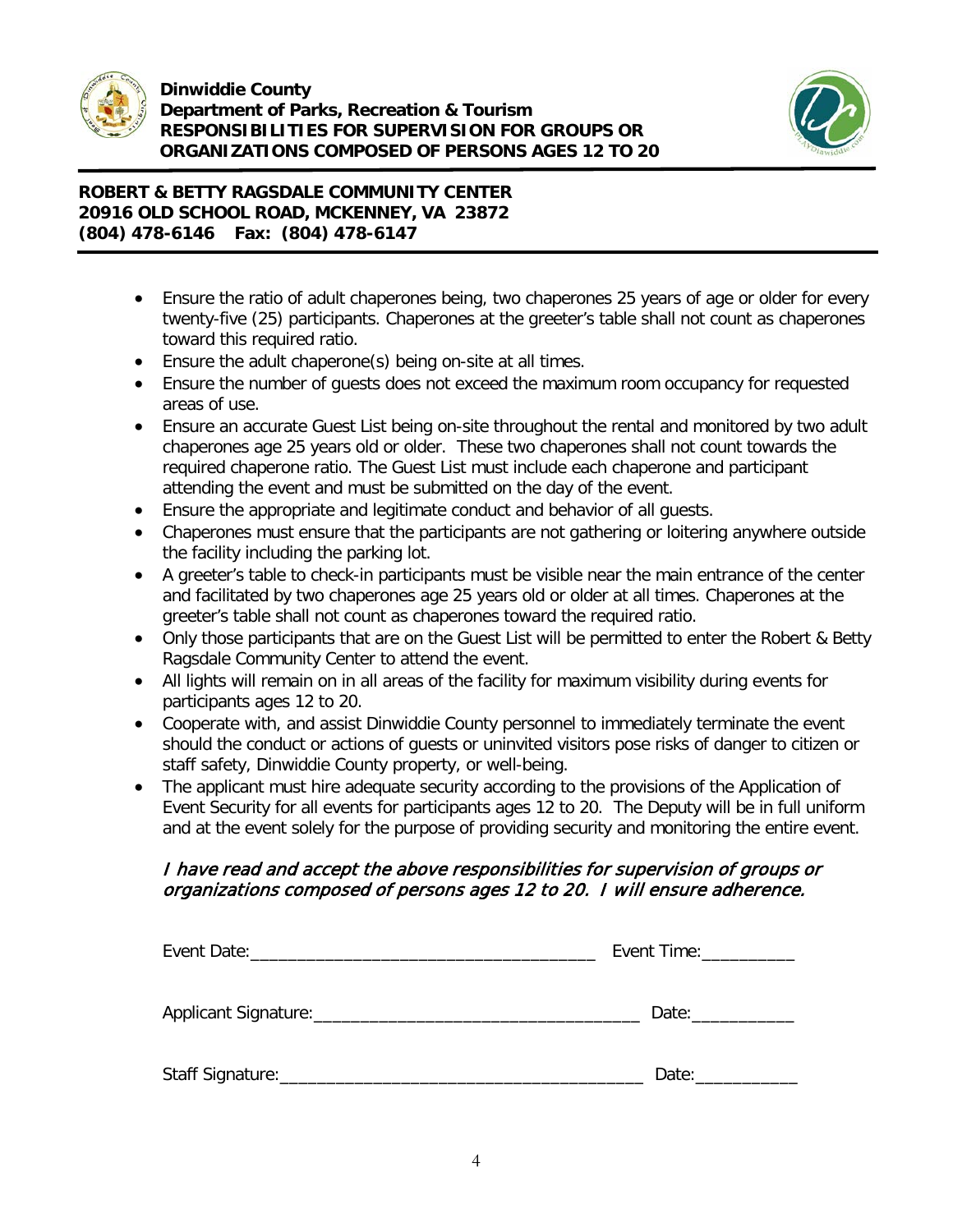

j



# **ROBERT & BETTY RAGSDALE COMMUNITY CENTER 20916 OLD SCHOOL ROAD, MCKENNEY, VA 23872 (804) 478-6146 Fax: (804) 478-6147**

- 1. The application to use the Robert & Betty Ragsdale Community Center must be submitted to the recreation staff on duty. Dinwiddie County residents may reserve the facility up to one (1) year before the desired date. Non-County residents may reserve the facility up to six (6) months before the desired date. Any rentals for governmental use, other than activities sponsored by the Dinwiddie County Department of Parks, Recreation & Tourism, may be confirmed up to ninety (90) days before the desired date. Proof of County residency (driver's license or voter registration card) must be provided with the application for use. Completed applications, deposits and rental fees may be submitted during regular office hours, Monday through Friday 12:00 p.m. - 8:00 p.m.
	- a. If two or more County residents arrive at the same time and wish to apply for the same date, a lottery drawing will be held to decide who is granted the use of the facility for that date. The drawing will be conducted by the recreation staff on duty, and will be held in the presence of the participating residents. The standard state issued driver's license will be used as the lottery drawing card. To participate in the lottery all participants must arrive at the center by 12:00 noon. The lottery will begin promptly at 12:15 p.m.
	- b. If one or more County residents and one or more non-County residents arrive at the same time and wish to reserve the same date, the County residents will have priority over the non-County residents.
	- c. If two or more non-County residents arrive at the same time and wish to reserve the same date, a lottery drawing will be held to decide who is granted use of the facility for that date. The drawing will be held by the recreation staff on duty and will be held in the presence of the non-County residents.
	- d. All reservations decided according to these procedures are final.

# 2. **ALL RENTAL DEPOSITS AND FEES MUST BE PAID WHEN THE RENTAL APPLICATION IS SUBMITTED AT THE TIME OF RESERVATION. NO EXCEPTIONS.**

- 3. A damage deposit of \$100.00 made payable to Dinwiddie County will be added to the total rental fee and must be submitted with the completed application. After use of the facility on the specified date, **the deposit will be refunded with-in thirty (30) days except in the following instances:**
	- a. Any damage is done to the building or the Robert & Betty Ragsdale Community Center property.
	- b. Failure to meet the following requirements for clean-up:
		- (1) All materials brought into the Robert & Betty Ragsdale Community Center, including food and beverages, must be removed immediately following the event.
		- (2) All trash must be removed and placed in the proper trash receptacles inside the building.
		- (3) THIS IS A TOBACCO FREE FACILITY.
		- (4) The Robert & Betty Ragsdale Community Center materials, equipment and all audiovisual equipment must be left in the same condition as before use.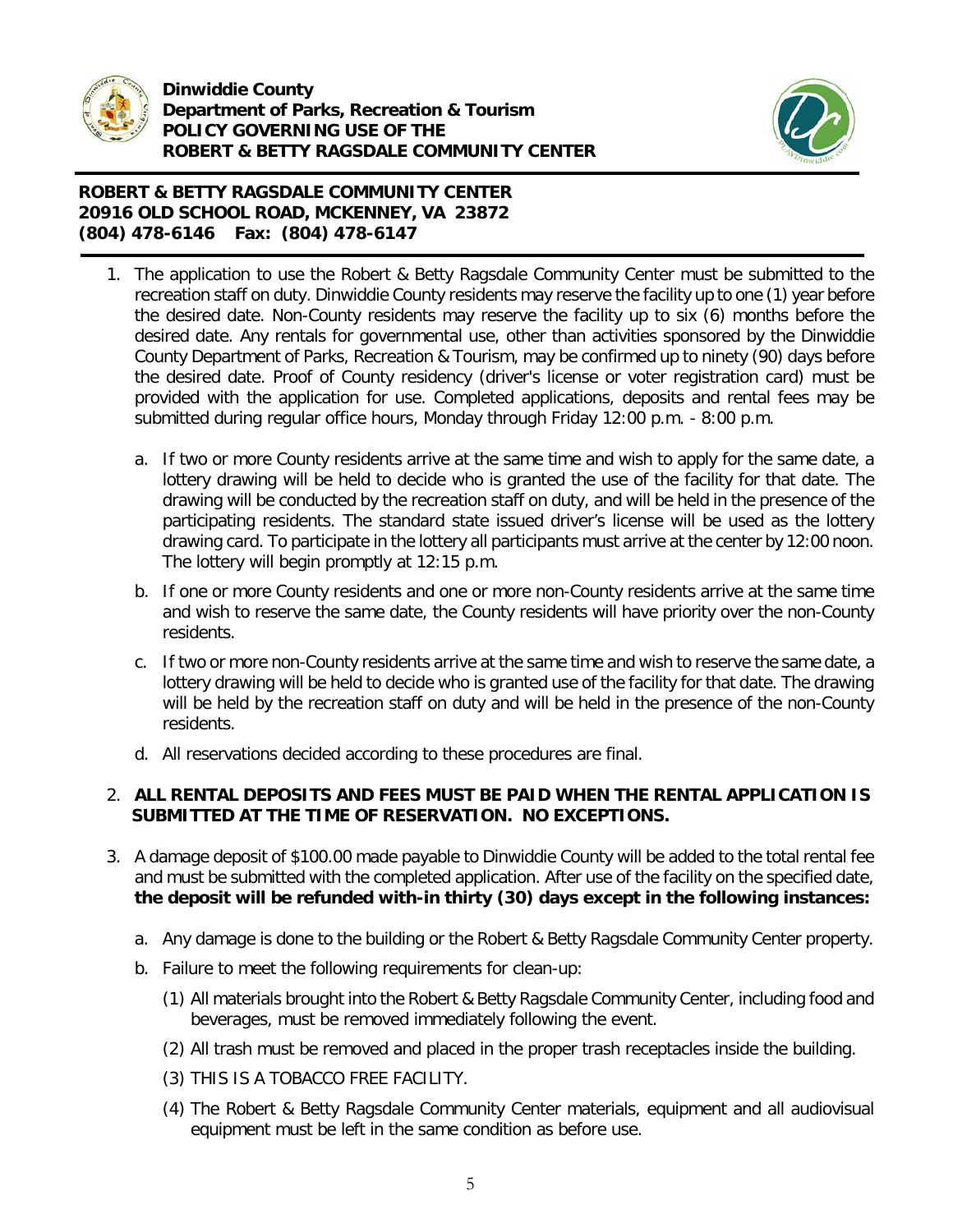- (5) All decorations must be removed and disposed of properly.
- (6) No rice or similar material may be thrown inside or outside the Robert & Betty Ragsdale Community Center; birdseed may be thrown outside.
- c. Failure to notify recreation staff of event cancellation at least thirty (30) days before the event date. This must be done in writing, by mail, email or in person at the Robert & Betty Ragsdale Community Center.
- d. Failure to vacate the building at the designated time.
- 4. Failure to notify recreation staff of event cancellation where security services have been assigned, without thirty (30) days' notice will be billed for two (2) hours of service.
- 5. Order of priority for use of the Robert & Betty Ragsdale Community Center:
	- a. Groups and/or programs under the direction or sponsorship of Dinwiddie County Parks, Recreation and Tourism.
	- b. Departments or agencies (to include those who receive County funds) of Dinwiddie County government as approved by the County Administrator.
	- c. Dinwiddie County School Board.
	- d. Non-profit charitable, educational, civic, fraternal, or social organizations offering programs to the residents of Dinwiddie County.
	- e. Corporations, businesses, and residents of Dinwiddie County offering programs to the residents of Dinwiddie County.
	- f. Residents and non-residents for personal non-fundraising functions.
- 6. Individuals wishing to tour the facility or to arrange for an event booking must make an appointment with the recreation staff on duty so as not to interfere with events in progress.
- 7. All parties using the Robert & Betty Ragsdale Community Center are responsible for any damages to the facility and its' property. If this damage exceeds the \$100.00 Damage Security Deposit, charges will be made to the user to cover such damages.
- 8. Any applicant wishing to use a private caterer for any event must submit the caterer's name and phone number with the application. The caterer must follow all state and local regulations governing the serving of food and beverages. Caterers are not permitted to enter the facility before the event set up time to prepare or set up for an event.
- 9. No materials or equipment, including signs or posters, shall be attached to the Robert & Betty Ragsdale Community Center or its property. No flammable liquids or materials may be used without prior inspection and approval from the recreation staff, as we must ensure they are in compliance with the Department of Fire, fire code. The use of open flames, candles, sparklers or fire is prohibited.
- 10. The number of people in the Robert & Betty Ragsdale Community Center shall not exceed established capacities.
- 11. No money or admission shall be collected on the premises any time by a non-governmental user of the Robert & Betty Ragsdale Community Center.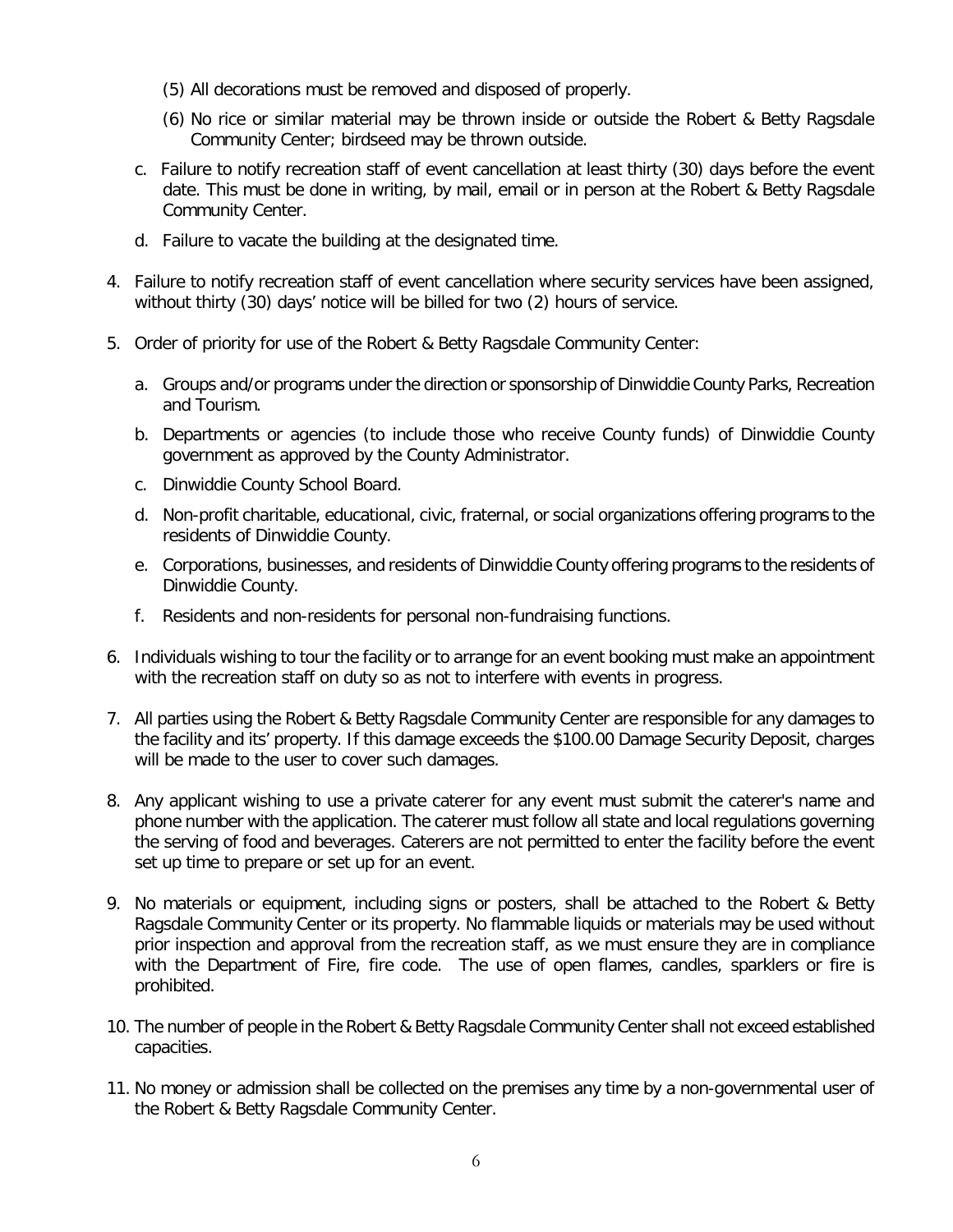- 12. The sale of food or drink is prohibited inside or on the grounds of the Robert & Betty Ragsdale Community Center. Furthermore the consumption of alcoholic beverages is prohibited inside or on the grounds of the Robert & Betty Ragsdale Community Center.
- 13. The Dinwiddie County Department of Parks, Recreation & Tourism and Dinwiddie County shall assume no responsibility for any property placed in or on our premises.
- 14. All applications for use of the Robert & Betty Ragsdale Community Center must be signed by an individual at least 22 years of age. Permission for groups or organizations composed of at least 10 persons ages 12 to 20 shall be granted only to individuals at least 25 years of age or older who accept responsibility for supervising them. In instances where events are held with participants ages 12 to 20, the following procedures must be followed (See the Application for RESPONSIBILITIES FOR SUPERVISION FOR GROUPS OR ORGANIZATIONS COMPOSED OF PERSONS AGES 12 TO 20):
	- a. There must be two chaperones 25 years of age or older for every twenty-five (25) participants and the chaperones must be present at all times. Chaperones at the greeter's table shall not count as chaperones toward this required ratio.
	- b. A list of the names or a Guest List, which includes each chaperone and participant attending the event, must be provided to the recreation staff on the day of the event.
	- c. A greeter's table to check-in participants must be visible near the main entrance of the center and facilitated by two chaperones age 25 years or older at all times. The chaperones at the greeter's table shall not count as chaperones toward the required chaperone ratio. Only those participants that are on the Guest List will be permitted to enter the Robert & Betty Ragsdale Community Center to attend the event.
	- d. All lights will remain on in the Robert & Betty Ragsdale Community Center for maximum visibility during events held for participants ages 12 to 20.
	- e. The applicant must hire adequate security according to the provisions of the Application for Event Security for all events for participants ages 12 to 20. The Deputy will be in full uniform and at the event solely for the purpose of providing security and monitoring the entire event.
- 15. Any furniture or set ups to be arranged will be completed by the Parks, Recreation and Tourism Staff. Applicants must provide diagrams showing placement of tables and chairs to the Recreation Staff when the rental application is submitted.
- 16. Birthday parties are only permitted in the Ballroom or the Multi-Purpose. Birthday parties are not permitted in the Conference Room.
- 17. If unforeseen circumstances, such as inclement weather or electrical outages, cause the Robert & Betty Ragsdale Community Center to be closed, the Department of Parks, Recreation & Tourism reserves the right to cancel any scheduled non-governmental use of the building and the applicant will be notified. Please call the Dinwiddie County Department of Parks, Recreation & Tourism at 804.478.6146 if you have any questions or concerns about closings or cancellations.
- 18. The Robert & Betty Ragsdale Community Center is provided in "as is" condition. The Dinwiddie County Department of Parks, Recreation & Tourism makes no warranty of guarantee as to the condition of the facility or the condition of the availability of the equipment provided. We would like to inform applicants/participants of the Robert & Betty Ragsdale Community Center that the County of Dinwiddie may have sovereign immunity to claims arising from the use of this facility.
- 19. Non-Government applicants are prohibited from charging fees for participation in any event/program at the Robert & Betty Ragsdale Community Center or on its premises. Donations requested or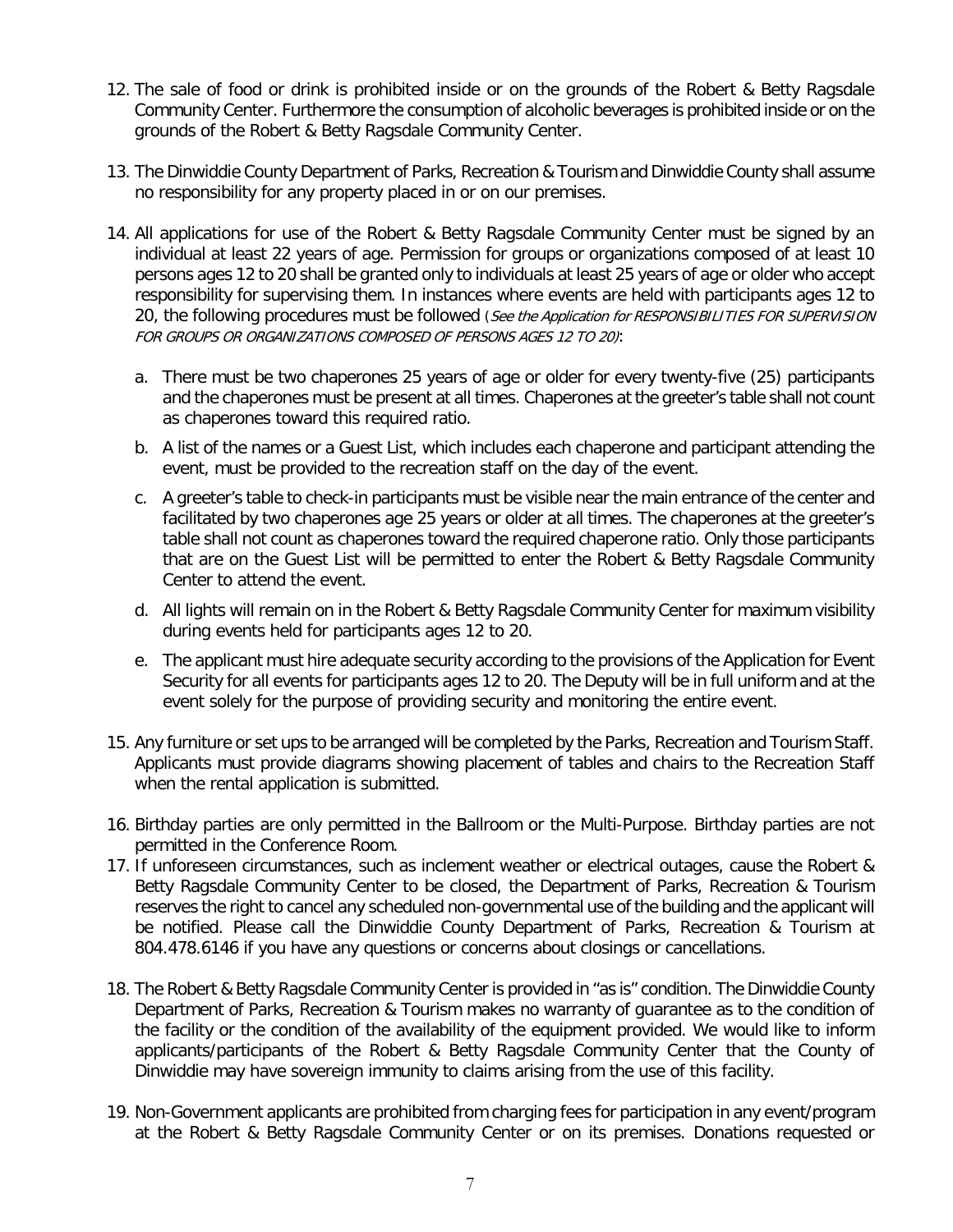accepted will be deemed a fee for the purpose of this prohibition. Fundraising for political purposes is prohibited. Anyone found collecting money will have their event ended, will automatically lose their deposit and will be charged the full rental amount for use of the facility.

- 20. Applicants are responsible for coordinating all aspects of their event within the requested event hours.
- 21. Other programs/events may occur in the center at the same time as your event.
- 22. The Dinwiddie County Department of Parks, Recreation & Tourism reserves the right to refuse or deny the use of the Robert & Betty Ragsdale Community Center to any activity or event that is derogatory in nature or not of a family oriented subject matter. All activities and events are subject to review and approval or denial by the recreation staff.
- 23. No changes in set-up may be made on the day of the event. The applicant must prepare/set-up, host and clean up the event with-in the event time block rented. The applicant is responsible for managing the time block rented to accommodate the entire event. No extra time will be given before or after the event. Additional hours cannot be purchased on the day of the event. The recreation staff will notify the applicant an hour before their event time block ends, to ensure proper event time management. If the applicant goes beyond their event time they will lose their deposit and will not be able to rent the facility in the future. Any changes to the initial requests made must be done by the applicant by mail, email or in person by letter of request fourteen (14) days before the event. If a reservation requires the rental of multiple rooms, all rooms must rented for the same event time. All changes must be approved by the recreation staff.
- 24. The possession, consumption and/or distribution of controlled substances are strictly prohibited on the premises. This is a tobacco free facility. The use of tobacco products to include cigarettes and e-cigarettes is prohibited.
- 25. Applications to use the Robert & Betty Ragsdale Community Center are accepted on a first-come/firstserve basis no more than a year in advance and **no less than thirty (30) days before the event.** The only exception to this policy is if the event is a repass for a funeral. Repass events can be scheduled under 30 days if the facility and staff to supervise the event are available at the time of the request.
- 26. Guests are required to wear shirts, shoes and proper attire when visiting the facility.
- 27. Scratch cooking is prohibited when using the kitchen facility. Food must be brought to the event prepared and can only be warmed when using the kitchen facility.
- 28. CONDUCT: In addition to complying with the other policies and procedures contained in the reservation packet and outlined in the policy governing use of the facility, the renter and guests, independent contractors and vendors must comply with all instructions and requests made by the recreation staff concerning conduct during the event. The Dinwiddie County Parks, Recreation and Tourism staff reserves the right to require the immediate removal from the premises any person who is causing a disturbance or engaging in any conduct that, in the sole discretion of the recreation staff, is threatening or dangerous to people or property. The County and recreation staff are not responsible for any damages or delays caused by the removal of such a person.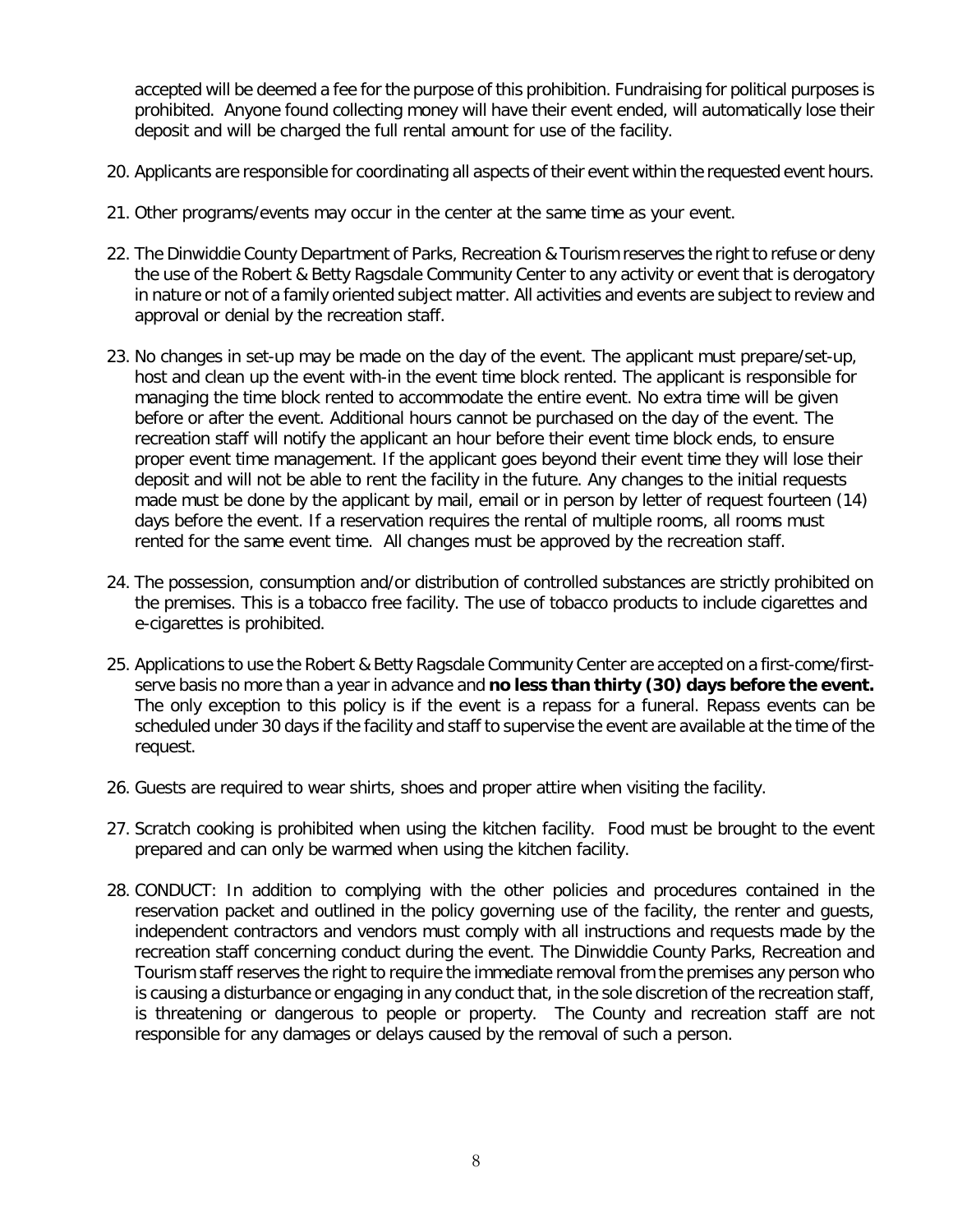# **REMINDERS**

**ALL RENTAL DEPOSITS AND FEES MUST BE PAID WHEN THE RENTAL APPLICATION IS SUBMITTED. NO EXCEPTIONS.**

**The recreation staff must authorize all requests for facility use before they can be confirmed.**

**The Robert and Betty Ragsdale Community Center will be closed on designated County holidays and the last two weeks of December through January 1st for annual cleaning.**

**Please be prepared to show a photo I.D. when submitting a rental application. (Acceptable I.D.'s include: driver's license, passport, and military I.D.)** 

# **REFUND POLICY**

**Applicants that request a refund with 30 days' or more notice prior to their event will receive a full refund, to include their damage security deposit, rental fees and Sheriff's Deputy fees. Applicants must notify the recreation staff of event cancellation 30 days prior to their event in person, by mail, by fax or email.**

**Applicants that request a refund with less than 30 days' notice will receive a refund for their rental fees and two hours of their Sheriff's Deputy fees if security was needed for the event. The damage security deposit will be retained and 2 hours of the Sheriff's Deputy fees will be retained if security was needed for the event.**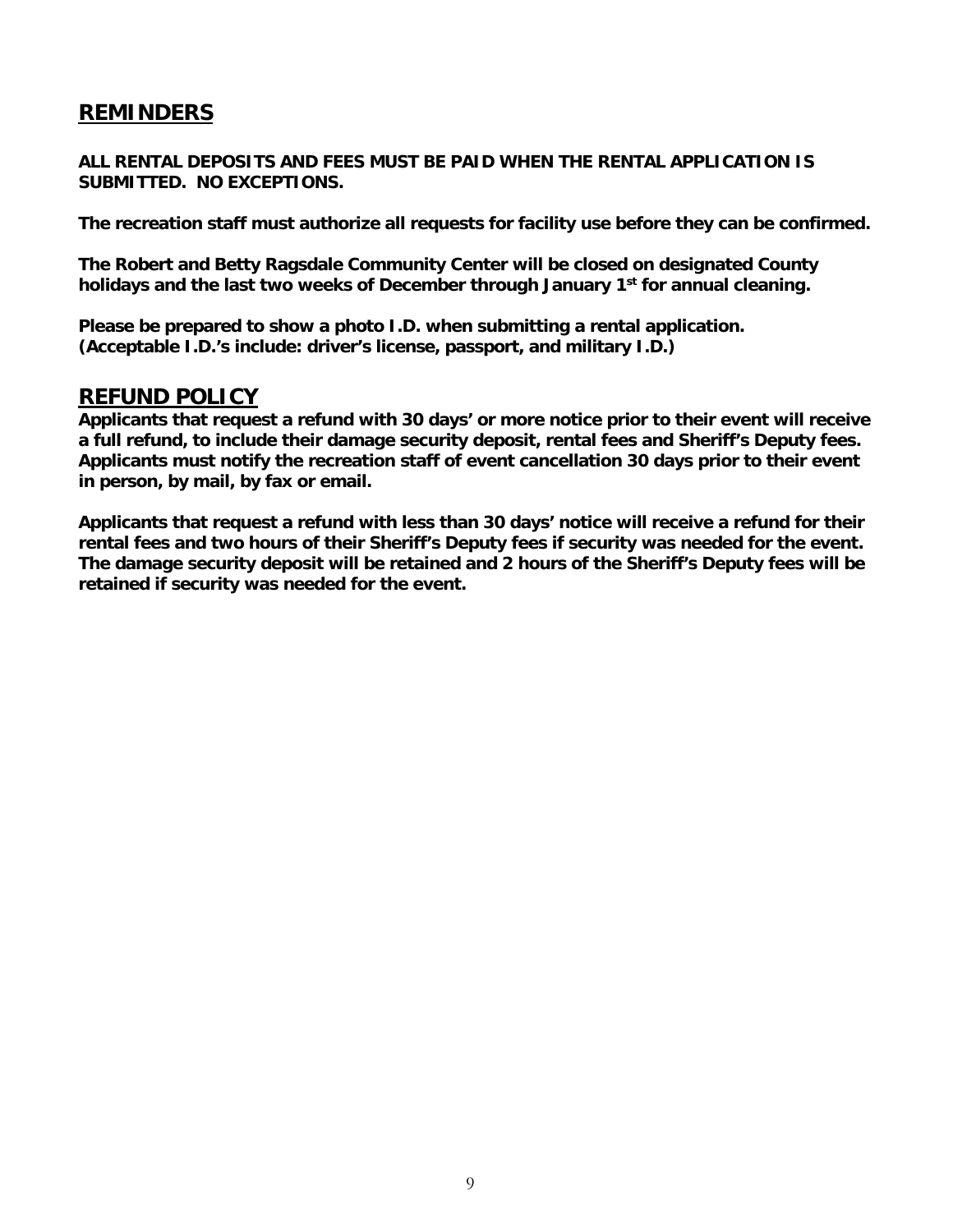



**All non-governmental users of the Robert & Betty Ragsdale Community Center must pay the established fee in full. The fee schedule for use of the Robert & Betty Ragsdale Community Center shall be as follows:**

| <b>ROOM</b>                                  | 2 Hour Minimum – 5 Hour Max<br><b>Resident/Non-resident</b> |
|----------------------------------------------|-------------------------------------------------------------|
| *Ragsdale Building Supply Ballroom & Kitchen | *All Areas Included:                                        |
| *Fort Lee Federal Credit Union Stage         | \$50 per hour/\$100 per hour                                |
| <b>Crittendon Family Conference Room</b>     | \$20 per hour/\$60 per hour                                 |
| Chip & Trae Rutledge Multi-Purpose Room      | \$20 per hour/\$60 per hour                                 |

Damage Security Deposit:…………………………\$100.00 (Added to total rental fees.) Set-Up Fee:………………………………………………Included in rental fee. Dinwiddie County Sheriff's Deputy Fee……....\$35.00 per hour (a minimum of four (4) hours of service)

## **Hours of Operation:**

| PRIVATE EVENT HOURS: Monday-Friday | $12:00$ p.m. $-8:00$ p.m. |
|------------------------------------|---------------------------|
| PRIVATE EVENT HOURS: Saturday      | $12:00$ p.m. $-5:00$ p.m. |
| Sunday                             | <b>CLOSED</b>             |

## **Room capacities are as follows:**

| Room                                                                           | <b>Dimensions</b> | <b>Standing</b> | <b>Seated</b> | With<br>tables |
|--------------------------------------------------------------------------------|-------------------|-----------------|---------------|----------------|
| Ragsdale Building Supply Ballroom &<br>The Fort Lee Federal Credit Union Stage | 2100 sq. ft.      | 70              | 70            | 70             |
| Ragsdale Building Supply Kitchen                                               | 150 sq. ft.       | 5               | N/A           | N/A            |
| <b>Crittendon Family</b><br><b>Conference Room</b>                             | 450 sq. ft.       | 14              | 14            | 14             |
| Trae & Chip Rutledge<br><b>Multi-Purpose Room</b>                              | 470 sq. ft.       | 25              | 25            | 25             |

The Department of Parks, Recreation & Tourism exists to enhance the quality of life and to foster a sense of well being and community for the citizens of Dinwiddie County. This is accomplished through the proper management of resources and by facilitating leisure services and recreational opportunities in safe and wellmaintained environments.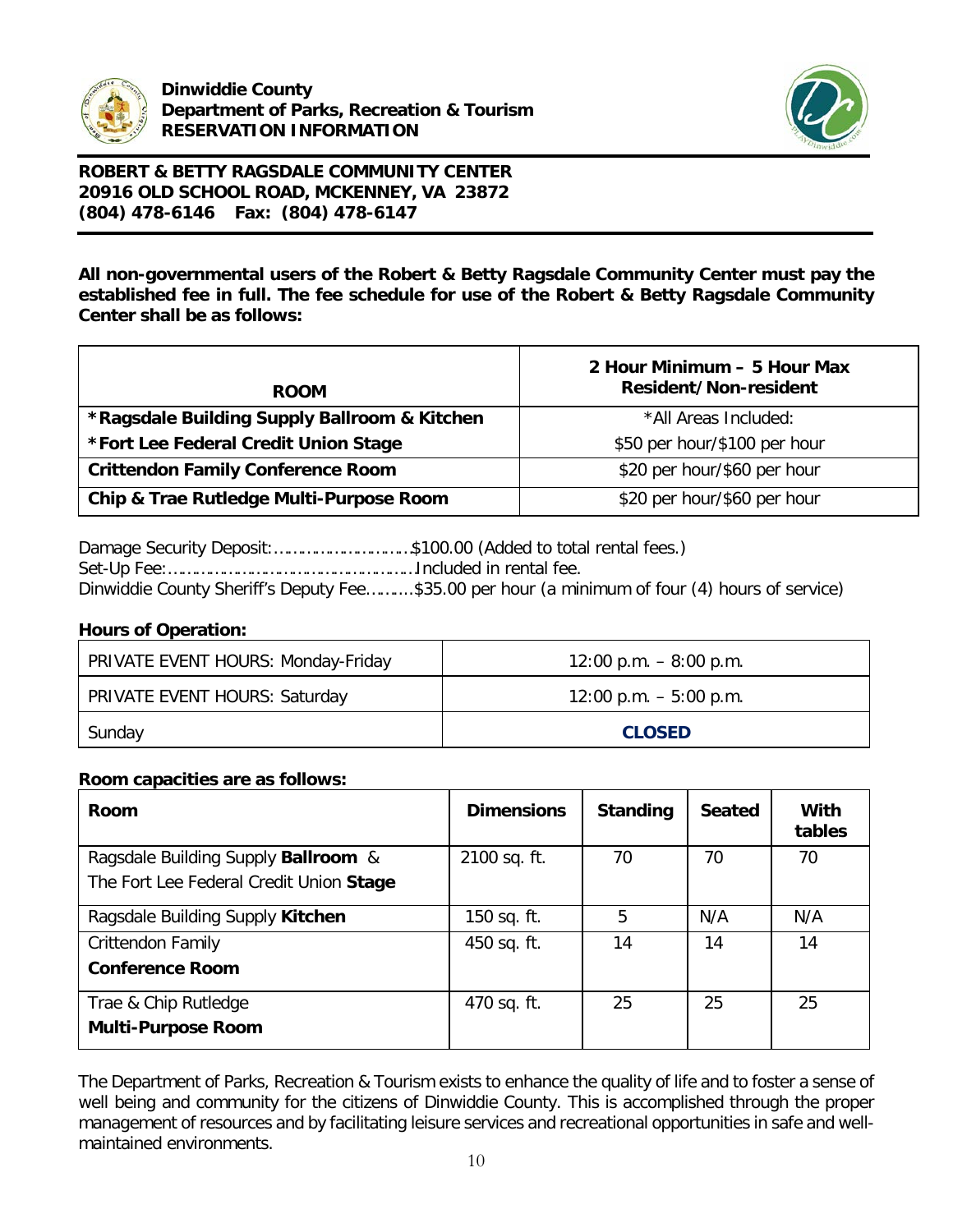



| DAMAGE SECURITY DEPOSIT:                              | AMOUNT: _______________________                                                   |
|-------------------------------------------------------|-----------------------------------------------------------------------------------|
| <b>RENTAL PAYMENT:</b>                                | AMOUNT: _________________________                                                 |
| <b>SHERIFF'S DEPUTY SECURITY PAYMENT:</b>             | AMOUNT: _______________________                                                   |
| <b>TOTAL PAYMENT INFORMATION:</b>                     |                                                                                   |
|                                                       |                                                                                   |
|                                                       |                                                                                   |
|                                                       |                                                                                   |
| ROOM DIAGRAM & ROOM SET-UP REQUEST FORM               |                                                                                   |
|                                                       |                                                                                   |
| <b>RULES OVERVIEW FORM</b>                            |                                                                                   |
|                                                       |                                                                                   |
| <b>DINWIDDE COUNTY SHERIFF'S DEPUTY VERIFICATION:</b> |                                                                                   |
|                                                       |                                                                                   |
|                                                       |                                                                                   |
| <b>REFUNDS</b><br>DATE PAID:                          | AMOUNT:                                                                           |
|                                                       |                                                                                   |
|                                                       | AMOUNT RETAINED (See event clean-up check list): ________________________________ |
|                                                       |                                                                                   |

\_\_\_\_\_\_\_\_\_\_\_\_\_\_\_\_\_\_\_\_\_\_\_\_\_\_\_\_\_\_\_\_\_\_\_\_\_\_\_\_\_\_\_\_\_\_\_\_\_\_\_\_\_\_\_\_\_\_\_\_\_\_\_\_\_\_\_\_\_\_\_\_\_\_\_\_\_\_\_\_\_\_\_\_\_\_\_\_\_\_\_\_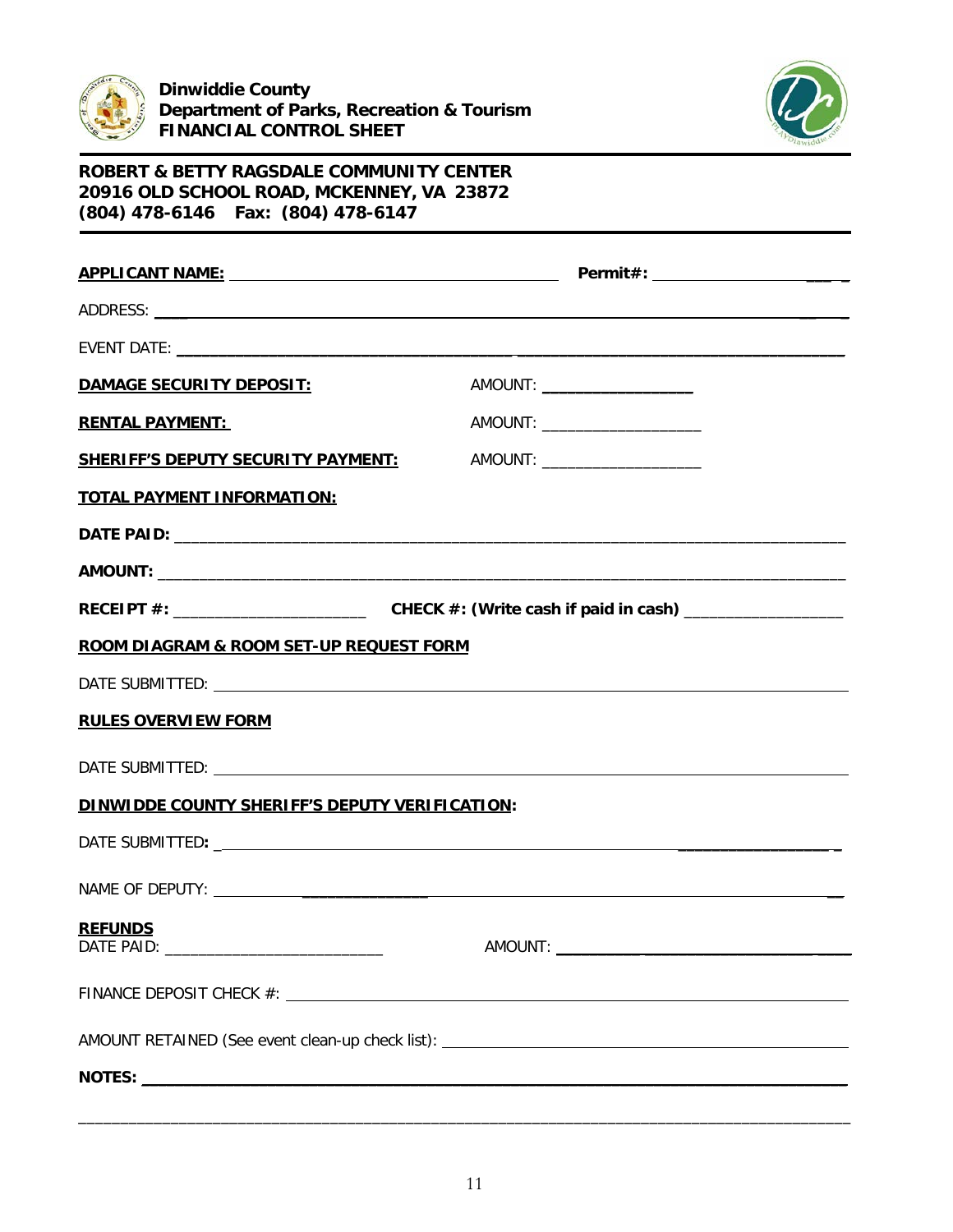



Below is a check list for clean-up procedures after an event. Please check if the cleaning has been completed. If it has not been completed, please make a note of the problem in the notes section below. Please review this form with the applicant/renter after the event and have them sign it.

|                                                                         | $\square$ Yes $\square$ No | Trash Disposal: (Placed in dumpster outside)                                        |  |
|-------------------------------------------------------------------------|----------------------------|-------------------------------------------------------------------------------------|--|
|                                                                         | $\Box$ Yes $\Box$ No       | Mop Floor (Mop any spills if needed)                                                |  |
|                                                                         | $\Box$ Yes $\Box$ No       | Birdseed (Thrown outside only)                                                      |  |
|                                                                         | $\Box$ Yes $\Box$ No       | Kitchen - Clean Sink/Counter Tops/ Clean Ovens and Equipment/ Clean Refrigerators   |  |
|                                                                         | $\Box$ Yes $\Box$ No       | Party Rentals and Personal Property Removed                                         |  |
| Clean Floors of Trash and Food/ Carpet Vacuumed<br>$\Box$ Yes $\Box$ No |                            |                                                                                     |  |
|                                                                         | $\Box$ Yes $\Box$ No       | Return All Borrowed Items: (Please list items borrowed in the notes section below.) |  |
|                                                                         | $\square$ Yes $\square$ No | Vacate Premises on Time                                                             |  |
|                                                                         |                            |                                                                                     |  |
|                                                                         |                            |                                                                                     |  |
|                                                                         | ROOM (S) RENTED:           | □ Ballroom and Kitchen □ Multi-Purpose Room □ Conference Room                       |  |
|                                                                         |                            | Event Time: from _______________ to ____________                                    |  |

| $\square$ Deposit will be refunded. |
|-------------------------------------|
|-------------------------------------|

□ Deposit will **NOT** be refunded.

 $\square$  Additional expenses will be incurred due to damages.

**Applicant Signature: \_\_ \_\_\_\_\_\_\_\_\_\_\_\_\_\_\_\_\_\_\_\_\_\_\_\_\_\_\_\_\_\_\_\_\_\_\_\_\_\_\_\_\_\_\_\_\_\_\_\_\_\_\_\_\_**

**Staff Signature: \_\_\_\_\_\_\_\_\_\_\_\_\_\_\_\_\_\_\_\_\_\_\_\_\_\_\_\_\_\_\_\_\_\_\_\_\_\_\_\_\_\_\_\_\_\_\_\_\_\_\_\_\_\_\_\_\_\_\_\_**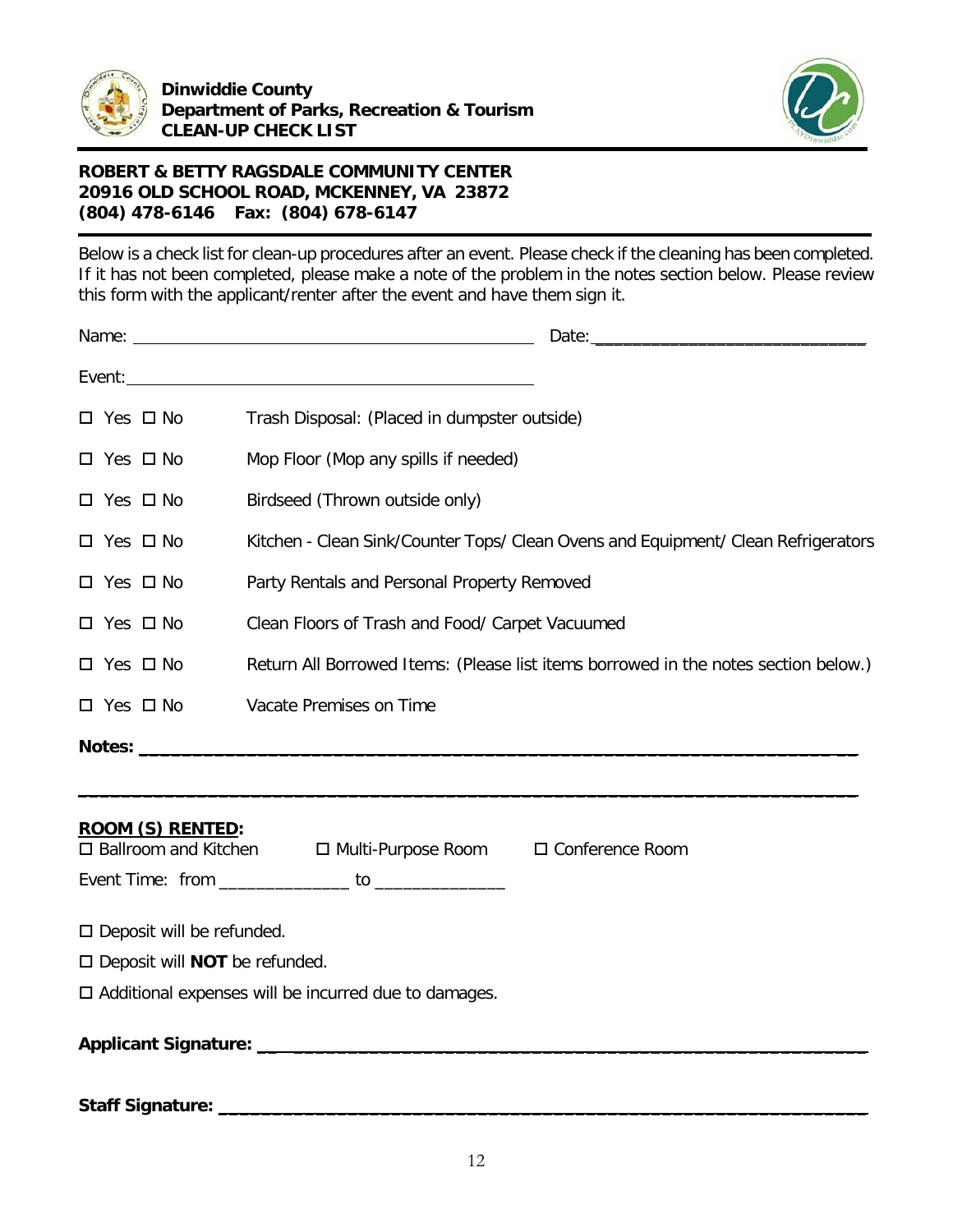



Please complete and return to the recreation staff on duty at least fourteen (14) days before use. Items available for room set-ups include:

| <b>EQUIPMENT AVAILABLE</b>                                   | Yes | No | Number Available | Number Needed |
|--------------------------------------------------------------|-----|----|------------------|---------------|
| *Chairs                                                      |     |    | 70               |               |
| *Round Tables (66 inch round) = $(5 \frac{1}{2})$ ft. round) |     |    | 10               |               |
| *Rectangular Tables (6' x 3')                                |     |    | 3                |               |
| *Cake/Computer table (4 ft. Rectangle)                       |     |    |                  |               |
| <b>Extension Cord</b>                                        |     |    |                  |               |
| Easel                                                        |     |    |                  |               |
| Mounted Projector and Screen                                 |     |    |                  |               |
| Microphone/Sound System (2 handheld microphones)             |     |    |                  |               |
| Surge Protector                                              |     |    |                  |               |
| Room Request Form/Final Room Diagram                         |     |    |                  |               |
| *Room size determines number of table and                    |     |    |                  |               |
| chairs                                                       |     |    |                  |               |

| <b>KITCHEN APPLIANCES</b> | Yes | No | Number Available |  |
|---------------------------|-----|----|------------------|--|
| Ice Machine               |     |    |                  |  |
| Microwave                 |     |    |                  |  |
| Oven                      |     |    |                  |  |
| Refrigerator              |     |    |                  |  |
| Microwave                 |     |    |                  |  |
| Dish Washer               |     |    |                  |  |

# **PLEASE REMEMBER:** Once the final room diagram is completed, the event set-up may not be changed. If any Recreation property needs to be moved, please ask the recreation staff to move the items for you. If coolers are used, please ask the recreation staff to place a floor mat under the cooler to absorb any condensation/water run-off.

**Signature of Applicant Date of Request** 

**\_\_\_\_\_\_\_\_\_\_\_\_\_\_\_\_\_\_\_\_\_\_\_\_\_\_\_\_\_\_\_\_\_\_\_\_\_\_\_\_\_\_\_\_**

**\_\_\_\_\_\_\_\_\_\_\_\_\_\_\_\_\_\_\_\_\_\_\_\_\_\_\_\_\_\_\_\_\_\_\_\_ \_\_\_\_\_\_\_\_\_\_\_\_\_\_\_\_\_\_\_\_\_\_\_\_\_\_\_\_\_\_\_\_\_\_\_\_\_\_\_\_\_\_\_\_ Staff Signature Date Received**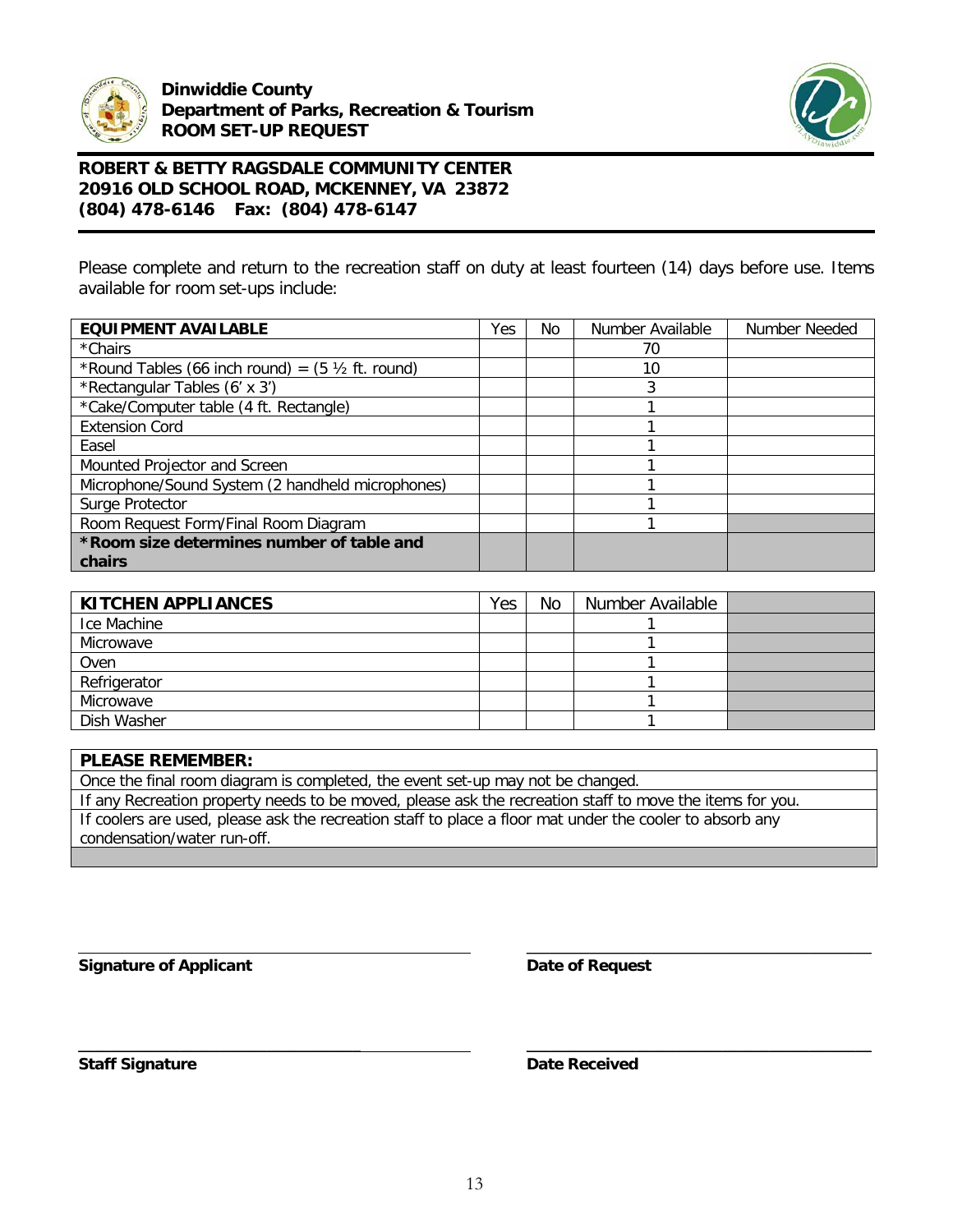



## **FACILITY RESERVATION GUIDE:**

\*\*\* Please read your facility reservation guide completely. This form does not replace the guide, but highlights key components of your event. \*\*\* Applicants are responsible for being at the event. Applicants should check-in & out with our staff upon arrival and before leaving the event.

## **CHANGE OF CONTRACT:**

\*\*\* Any changes to the contract must be made in person or in writing by the applicant on the contract. All correspondence concerning the reservation will only be made between the applicant and a recreation staff member. Only the applicant can make changes to event times, room diagrams, or other event information. All changes must be made in writing and be submitted to the recreation staff.

## **EVENT TIMES:**

\*\*\* Applicants are responsible for setting up, hosting the event and cleaning up after the event within the requested hours. The applicant's event needs to be completed and cleaned up when the scheduled time expires as stated on the contract/application. For example, if the event time is 7pm-11pm, all guests must be on their way out of the recreation center and in the process of vacating the building by 11 pm. We suggest that your event end 30 minutes prior to the event expiration time to ensure proper time to clean up. Failure to do so will result in the loss of your damage deposit. If guests are not vacating the recreation center upon event expiration time, proper supervisors and authorities will be promptly notified, to provide assistance in ending the event. If your event does not begin on time, your event time **WILL NOT** be extended. You will still be expected to vacate the facility by the event end time on your application.

#### **DECORATING THE CENTER:**

\*\*\* **Glitter, confetti, rice, and birdseed** are NOT permitted in the center. Birdseed is permitted outside toward the parking lot area.

\*\*\* Balloons must be weighted down so that they do not rise up to the ceiling. If any balloons float to the ceiling and cannot be retrieved your damage deposit will be retained.

\*\*\* You may not decorate the trees, plants or flowers. This includes stringing lights, or hanging anything off of the limbs.

\*\*\* You may hang items only in your reserved area and only with blue painters tape. Failure to abide by this will cause staff to remove them.

\*\*\* The use of **open flames, candles, fire or sparklers is prohibited.** 

\*\*\* Any items brought in must be approved by the recreation staff prior to your event date. Ex: Arches, podiums, etc.

\*\*\*Platforms or stages are not permitted to be set up. All equipment and or decorations must be approved by the recreation staff.

#### **ROOM DIAGRAMS:**

\*\*\* The recreation staff has diagrams on file for multiple event sizes with-in the facility capacities. They are all proven successful. If you wish to draw your own diagram, it must be completed by working with a staff member from the recreation staff. Diagrams are not final until approved by the recreation staff.

#### **ROOM CAPACITIES:**

\*\*\* Event capacities for the rented rooms must be strictly adhered to. If room capacities are not adhered to the recreation staff has the right to end your event and your damage security deposit will not be refunded. Capacity requirements differ, so please refer to the reservation packet (pg.11) for room capacity information. Multiple event status checks are conducted by the recreation staff to ensure that room capacities are adhered to. If the number of attendees at your event exceeds the specific room capacity, you will be asked to remove guests from the event. If guests are not removed and the room capacity continues to be exceeded, your event will be terminated and your damage security deposit withheld. Please remember that children, performers, photographers, caterers and any other vendors that you having servicing your event count in your total capacity number.

#### **CLEAN-UP TIME:**

\*\*\*Trash must be emptied and taken to the proper receptacles/dumpster upon completion of the event. No food, trash, or waste should be left outside.

\*\*\* Floors are your responsibility to sweep, clean and spot mop. Any food or trash must be cleaned or you will forfeit your damage deposit. \*\*\* Please ensure that all tables and chairs are clean of food and debris after your event is over.

## \*\*\*PLEASE ASK THE CENTER STAFF FOR ANY ASSISTANCE YOU MAY NEED. THEY CAN SUPPLY ANY MATERIALS NEEDED FOR CLEAN UP. \*\*\*

#### **DAMAGE TO THE FACILITY:**

\*\*\* Renters are responsible for any damages to the facility and its property. If the damage exceeds the \$100.00 deposit fee, charges will be made to the renter to cover such damages.

**SIGNATURE OF APPLICANT \_\_\_\_\_\_\_\_\_\_\_\_\_\_\_\_\_\_\_\_\_\_\_\_\_\_\_\_\_\_\_\_\_\_\_\_\_\_\_\_\_\_\_\_\_\_\_ DATE \_\_\_\_\_\_\_\_\_\_\_\_\_\_\_\_\_\_\_\_\_\_\_\_**